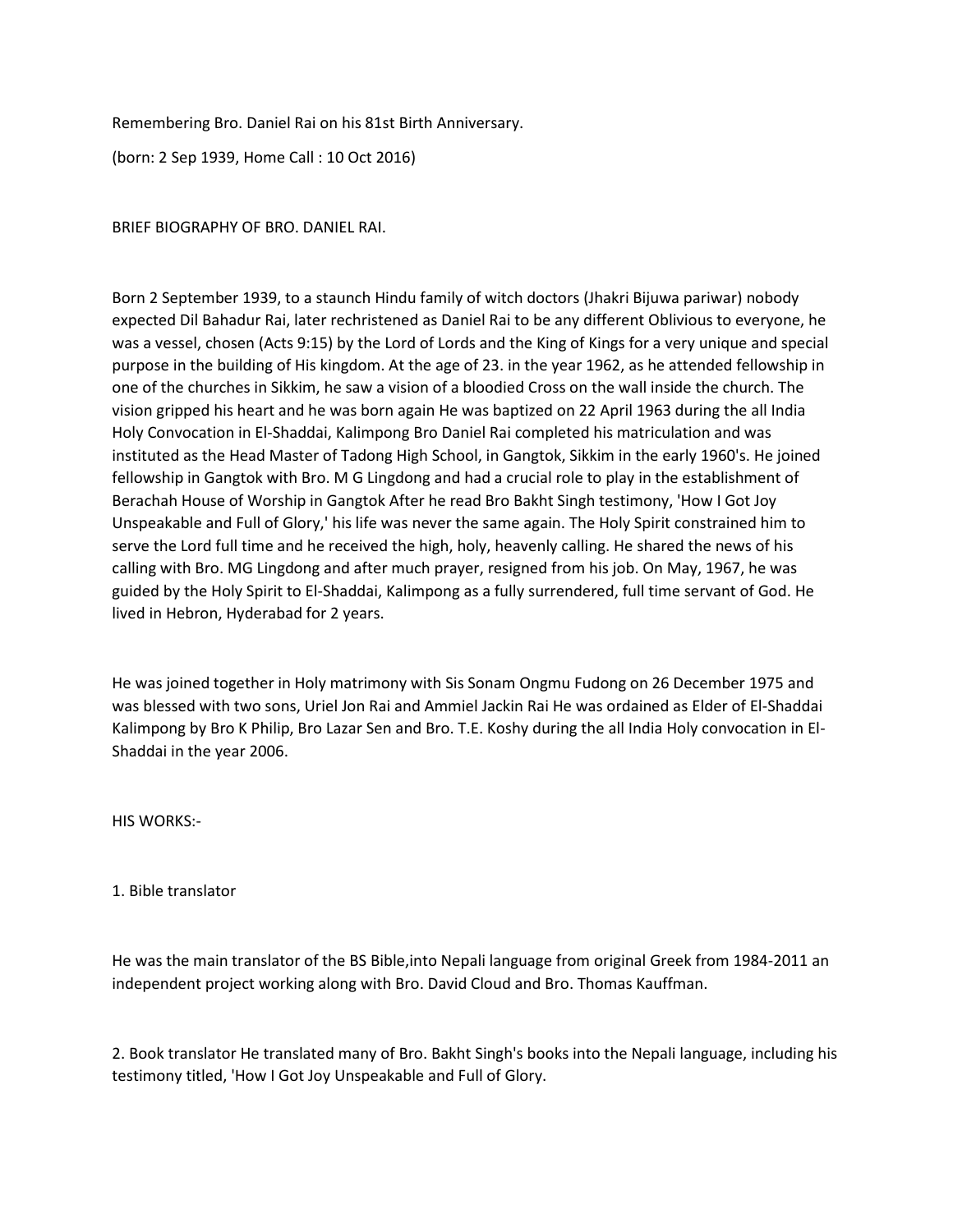## 3. Lyricist

He was the Chief Editor of most of the lyrics of the old Nepali songs. He penned many, Nepali songs including 'Sansar ma maile dherai mitra paye' In the year 1967 he along with Bro Tashi Gyamtso Lepcha, the then elder of Mt Pisgah, Darjeeling complied the song book, 'Sion ka geetharu'. Prior to that, the songs could only be found in pamphlet form. He was an avid writer, using his talent for the glory of his beloved Savior. His works include:-

i) Chinna Chamatkar Ani Vastavikta (Signs, Miracles and the Truth)

ii) Himal Jhain Achal Satya yo Apar (Profound Truth, as immovable as the Mountain)

iii) Purdah bhitra ko Prathibha

4. Writer

fact behind the curtain) i) Kahiley Kina Kasari (When, Why, How) iv) Manis ko prashna, Parmeshwar ko Jawab (Questions of man, Answers of God)

He wrote several tracts which are still being circulated today. He contributed several articles to "Gr en Pastures' and was the Chief Editor of Jeudo Pani' enriching these quarterlies with the wisdom of Wo s as revealed to him by the Holy Spirit. His voice, reached the masses as he preached many sermons in the Nepali language from Sychels radio broadcasting in Varanasi.

HIS VISION:

The man of God was deeply burdened to write many more doctrinal books for the youth of our assemblies. His vision for translating the Bible into the Nepali language from the original King James Version was motivated by his desire that his beloved brothers and sisters in Christ gain access to the Word of God in its pure, unadulterated form. He never compromised on the truth, once he found it Bro. Daniel Rai was a giant in the Christian world, greatly used by God to build His church. He was a father figure to the Church, catering to her deepest need, grieving with her in her losses and ejoicing in her victories. He was a shepherd exhorting, edifying, feeding and leading the flock towards beloved Chief Shepherd. It can be rightly said about him, "And like unto him was there no (leader) before him neither after him arose there any like him 2 Kings 23:25